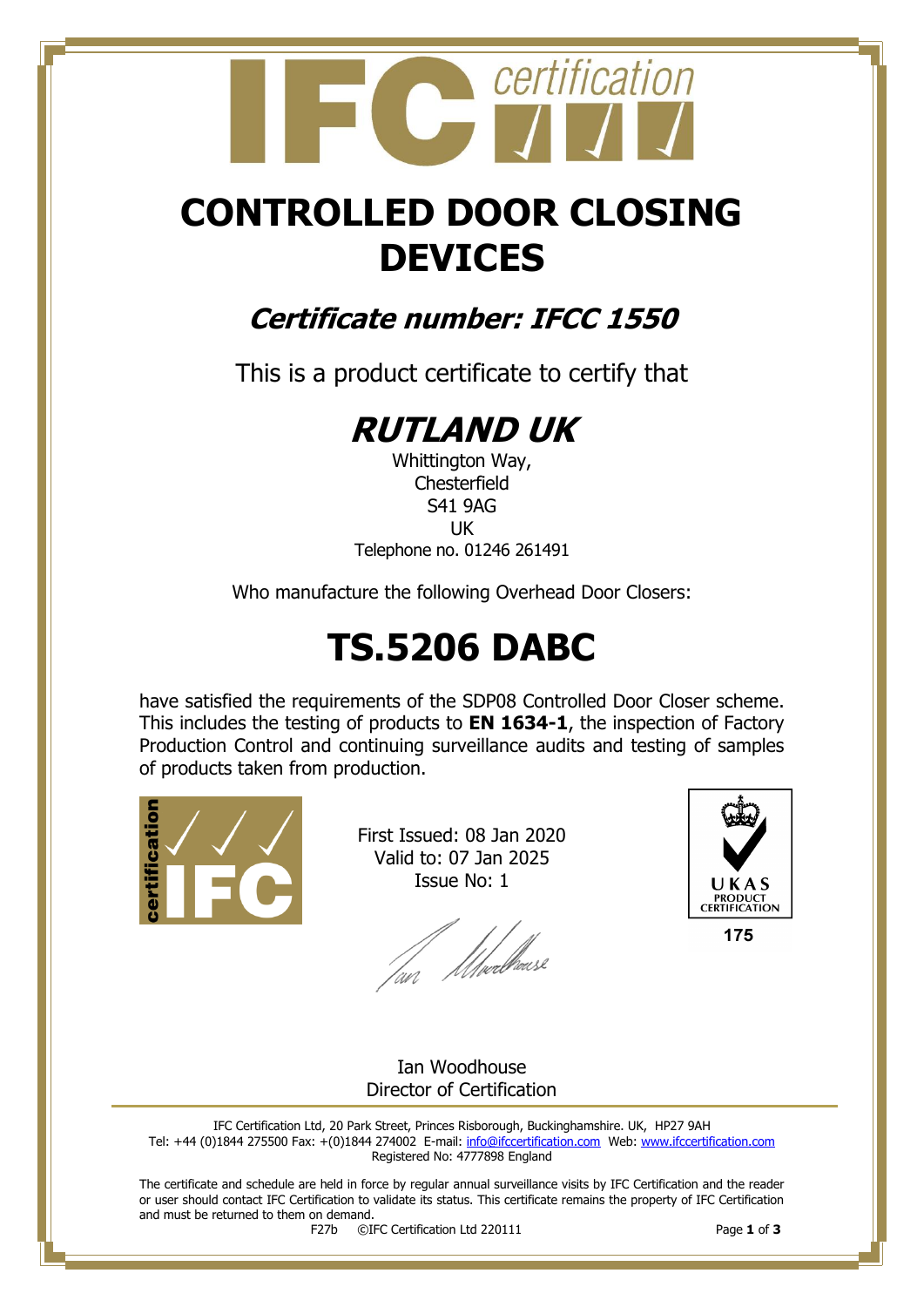certification

### **Rutland TS.5206 DABC Overhead Door Closer**

Acceptable doorset types and fire resistance periods are identified in the table below: -

| <b>Approved Door Types</b> |            |           |    |              |            |            |
|----------------------------|------------|-----------|----|--------------|------------|------------|
| <b>FR</b>                  | <b>IMM</b> | <b>MM</b> | TT | <b>ITT</b>   | <b>ITM</b> | <b>ITC</b> |
| <b>FD20</b>                |            | ٦.        |    | V            |            |            |
| <b>FD30</b>                | V          | ٦ν        |    | V            |            |            |
| <b>FD60</b>                | V          | ∿         |    | V            | v          |            |
| <b>FD90</b>                | V          | ٦         | v  | v            | v          |            |
| <b>FD120</b>               | V          | ٦         | v  | v            | v          |            |
| <b>FD240</b>               |            |           |    | v            |            |            |
| <b>E20</b>                 |            |           |    | V            | Y          |            |
| <b>EI20</b>                | Y          | v         |    | V            |            |            |
| <b>E30</b>                 | V          | ∿         |    | ٦            | v          |            |
| <b>EI30</b>                | V          | ∿         |    | $\mathbf{v}$ |            |            |
| <b>E60</b>                 | V          | ٦         |    | V            | v          |            |
| <b>EI60</b>                | V          | J         | v  | V            | v          |            |
| <b>E90</b>                 | V          | ٦         |    |              |            |            |
| <b>EI90</b>                | V          |           |    |              | v          |            |
| E120                       | ٦.         |           |    |              |            |            |
| <b>EI120</b>               | V          |           |    |              |            |            |
| E240                       | V          |           |    |              |            |            |
| <b>EI240</b>               |            |           |    | Y            | v          |            |

#### Key

-

**Type TT** - 20 minute doorsets that consist of non-metallic leaves in timber frames that do not contain intumescent materials in the frame to leaf gap.

**Type ITT** - 20 minute to 120 minute doorsets containing intumescent seals and consisting of non-metallic faced and edged leaves hung in timber frames

**Type ITM** - 20 minute to 120 minute doorsets containing intumescent seals and consisting of non-metallic faced and edged leaves hung in metal frames.

**Type ITC** - 20 minute to 120 minute doorsets containing intumescent seals and consisting of non-metallic faced and edged leaves hung in proprietary composite frames, of which the principal material is other than timber or metal but which may include any other materials.

**Type MM** - 20 minute to 240 minute doorsets that consist of metallic leaves in metallic frames that do not contain intumescent materials in the frame to leaf gap.

**Type IMM** - 20 minute to 240 minute doorsets that consist of metallic leaves in metallic frames that contain intumescent materials in the frame to leaf gap.

The certificate and schedule are held in force by regular annual surveillance visits by IFC Certification and the reader or user should contact IFC Certification to validate its status. This certificate remains the property of IFC Certification and must be returned to them on demand.<br> $F27b$   $\odot$ I

F27b ©IFC Certification Ltd 220111 Page **2** of **3**